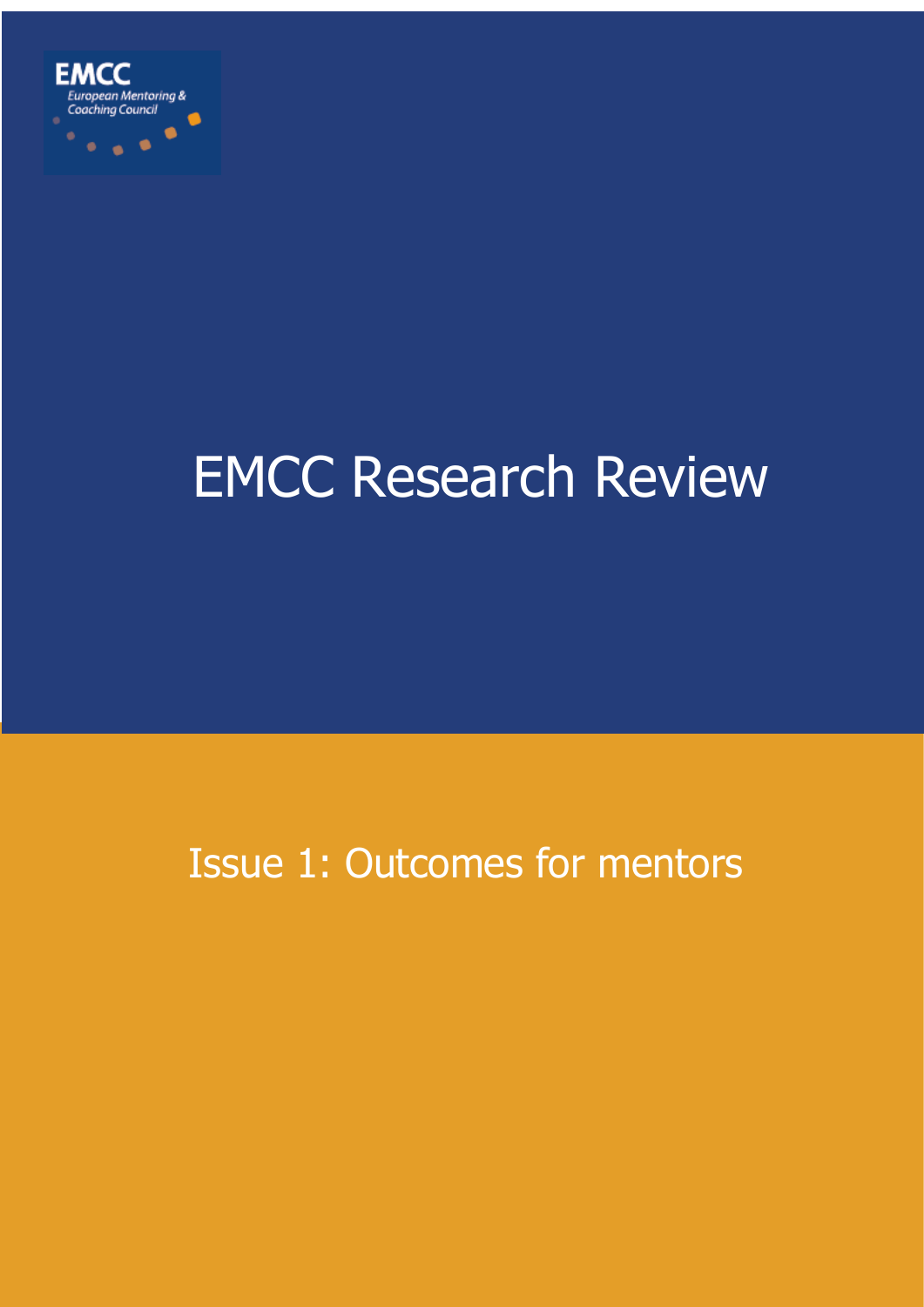

## **Introduction**

#### Dear Reader,

This is the first issue of the EMCC Quarterly Research Review series. Each issue will address a specific topic and selectively introduce three scientific articles on the topic in question. The goal is not to offer a complete review of the academic literature. Rather, the aim is to offer the reader a nuanced perspective on the topic by including both qualitative, quantitative, conceptual and/or meta-analytical studies. The series is intended as a supplement to the EMCC Journal "International Journal of Mentoring and Coaching".

The topic of this first issue is what mentors gain from doing mentoring. Interestingly, this is somewhat under-researched question as the majority of studies look at the outcomes for mentees. Nevertheless, numerous claims have been made as to the benefits, so let us see what the evidence tells us.

The first study by Lillian Eby and colleagues investigates both the short- and long-term effects of mentoring for mentors. The study highlights the different effects of short-term instrumental and relational benefits, and indicates that both are import in the long run but for different reasons. The next study by Manda Rosser is qualitative in nature and sets out to shed some light on the mentoring experiences of CEOs. The study is of an older date, but it is rare and difficult to gain insights into the uppermost echelons of organisations. The findings inform us about the essential role of mentoring for career advancement.

The third and final study is, to the best of my knowledge, the most recent meta-analysis of outcomes for mentors. It is conducted by Ghosh and Reio Jr. and it accumulates all the prior research and thus gives us the state-of-the-art.

Finally, a point on terminology. Since the vast majority of mentoring studies are carried out in the USA and/or published in American journals, you will see that most researchers use the term "protégé" rather than mentee. While this to a certain extent reflects what we might call an "American" perspective on mentoring, it is not a central concern in this particular issue. It will however be addressed in a later issue in the series.

> **Sincerely** Content writer Leo Smith, EMCC Denmark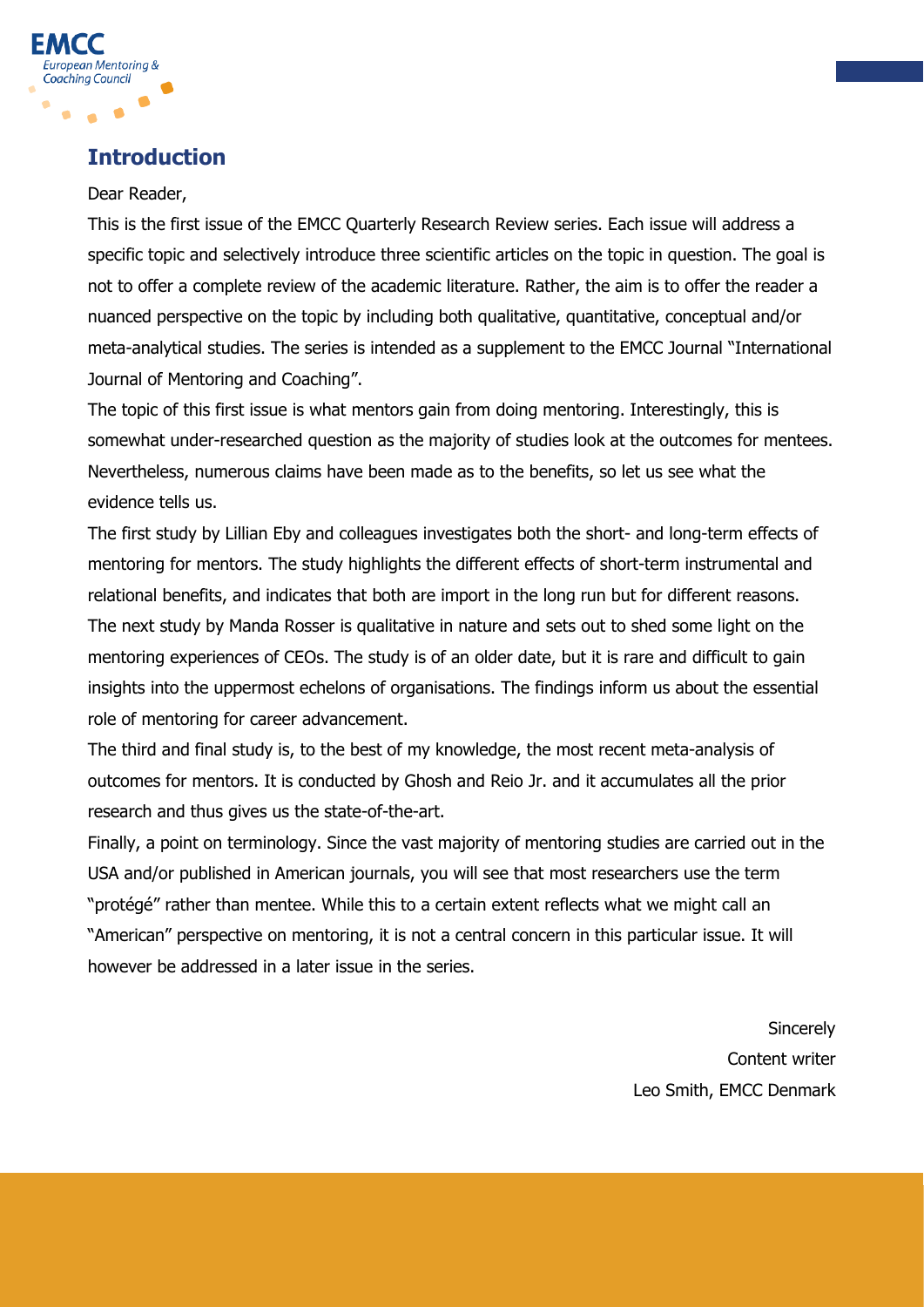

#### **Short-term and long-term benefits of mentoring for mentors**

Study: "The relationship between short-term mentoring benefits and long-term mentor outcomes"

By: Lillian Eby, Jaime Durley, Sarah Evans and Belle Ragins

Published in: Journal of Vocational Behaviour, Vol. 69, 2006, pp. 424-444

#### **Introduction**

Most mentoring research has focussed on mentee outcomes and benefits. While it has been suggested that mentors benefit from mentoring relationships as well, this study offers evidence of which benefits are related to the specific outcomes a mentor may gain in both the short and the long run.

#### **What did the researchers do?**

They researchers conducted a survey of 218 employees with mentor experience at two American universities. They distinguish between two categories of short-term benefits:

- Instrumental benefits: Improved job performance, recognition by others
- Relational benefits: Rewarding experience, loyal base of support

The researchers were interested in testing how these short-term benefits related to longterm outcomes for mentors. They used the following long-term outcomes:

- **Salary**
- Promotion
- Job Satisfaction
- Organisational Commitment
- Intentions to mentor again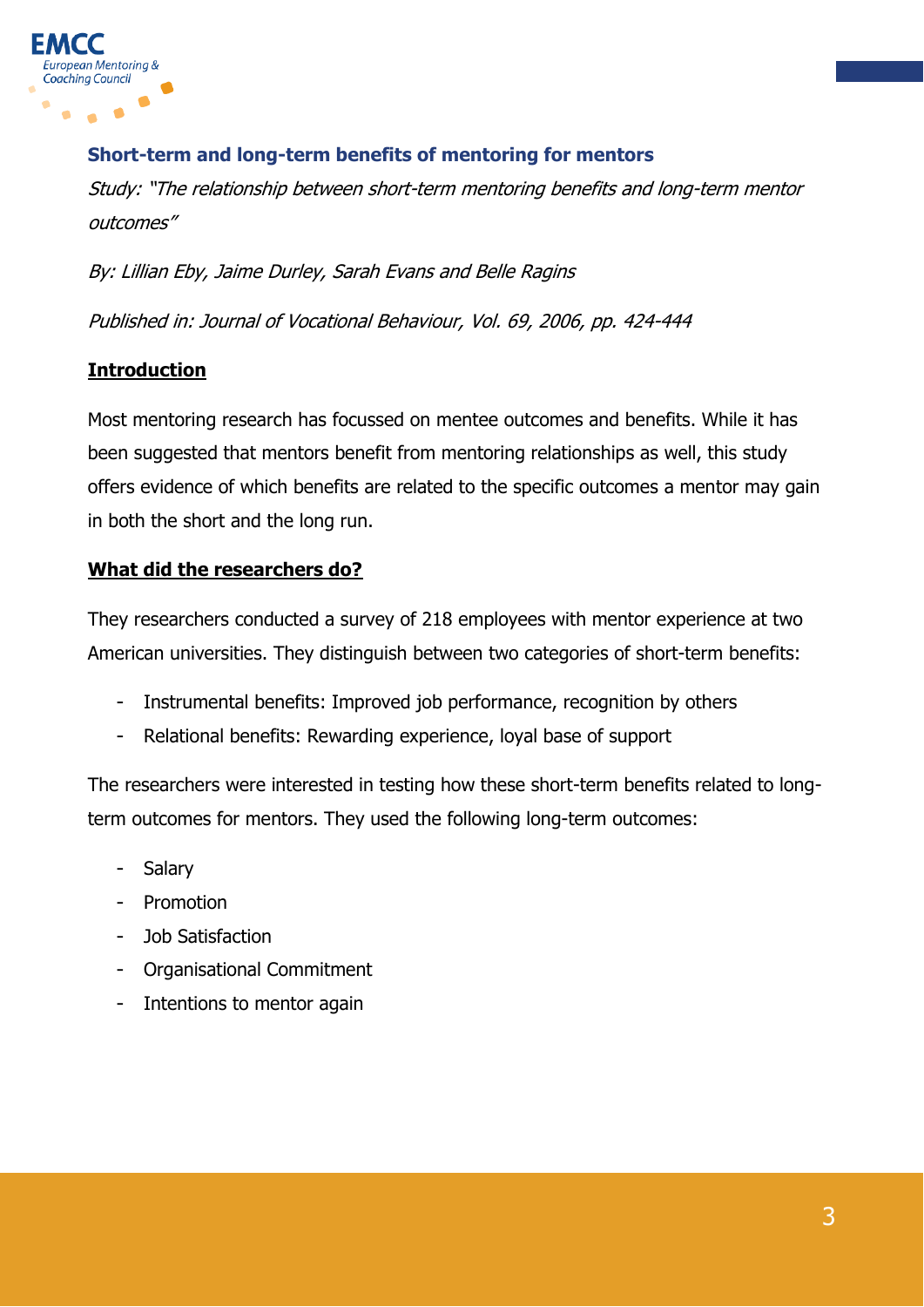

#### **Main Findings**

- Short term benefits had no effect on mentor's promotion and salary
- Mentoring benefits had a positive effect on job satisfaction, organisational commitment, and mentors' intention to mentor again in the future
- Instrumental mentoring benefits had the largest effect on job satisfaction and commitment
- Relational mentoring benefits had the largest effect on intention to mentor again
- The mentors in the study generally perceived mentoring as a positive experience

#### **Why is this interesting?**

The study tells us that mentors generally like to mentor and feel that they benefit from it, especially in the short-term. The results indicate that instrumental benefits are important determinants for long-term organisational commitment and job satisfaction, but relational benefits are what motivate the mentor to keep mentoring in the future.

It also offers evidence that mentoring is not a direct means to higher salary and promotion.

#### **How can you put this into practice?**

We know that mentors benefit from mentoring as well as mentees, and that mentors generally find the task worthwhile. Yet to ensure desired long-term outcomes such as commitment and job satisfaction, a mentoring programme should seek to design a programme that favours instrumental benefits. This could involve a host a different initiatives. It may be as simple as telling the mentor that his/her participation in the programme is valued, or rewarding the mentor with some kind of mentor seminars or ongoing training. Mentoring a new employee could also be used as a specific part of the employee's development plan. However, to ensure that mentors will mentor more than once, a programme should emphasise relational benefits as well.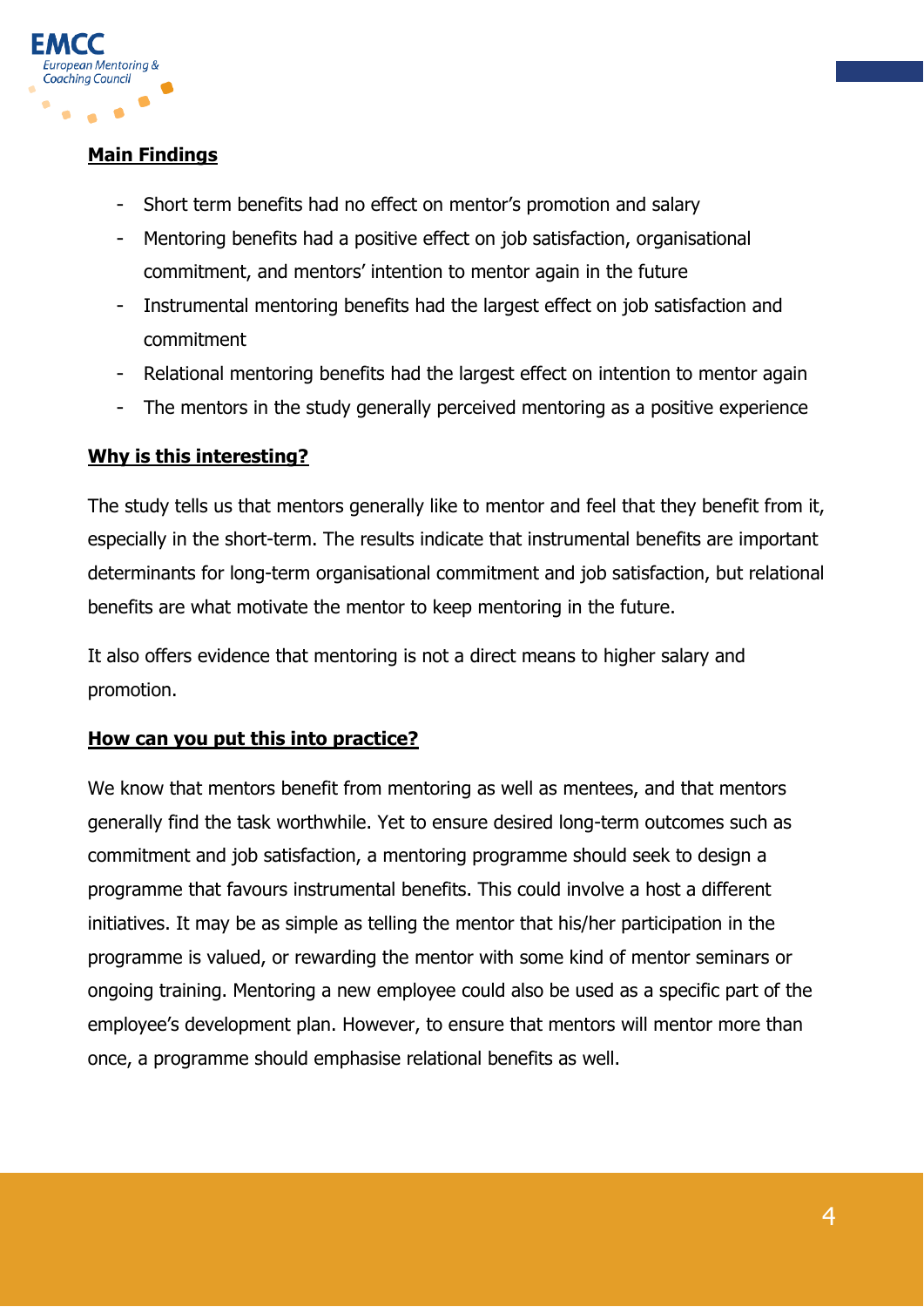

#### **Drawbacks**

As it is often the case in mentoring studies, the researchers rely on self-reports on whether the respondents have mentored others. Thus, there is no guarantee that they have actually done so nor that their imagined mentees felt mentored at all.

In addition, the sample for the study comprises only university employees, and thus the findings may reflect cultural values held by this particular group.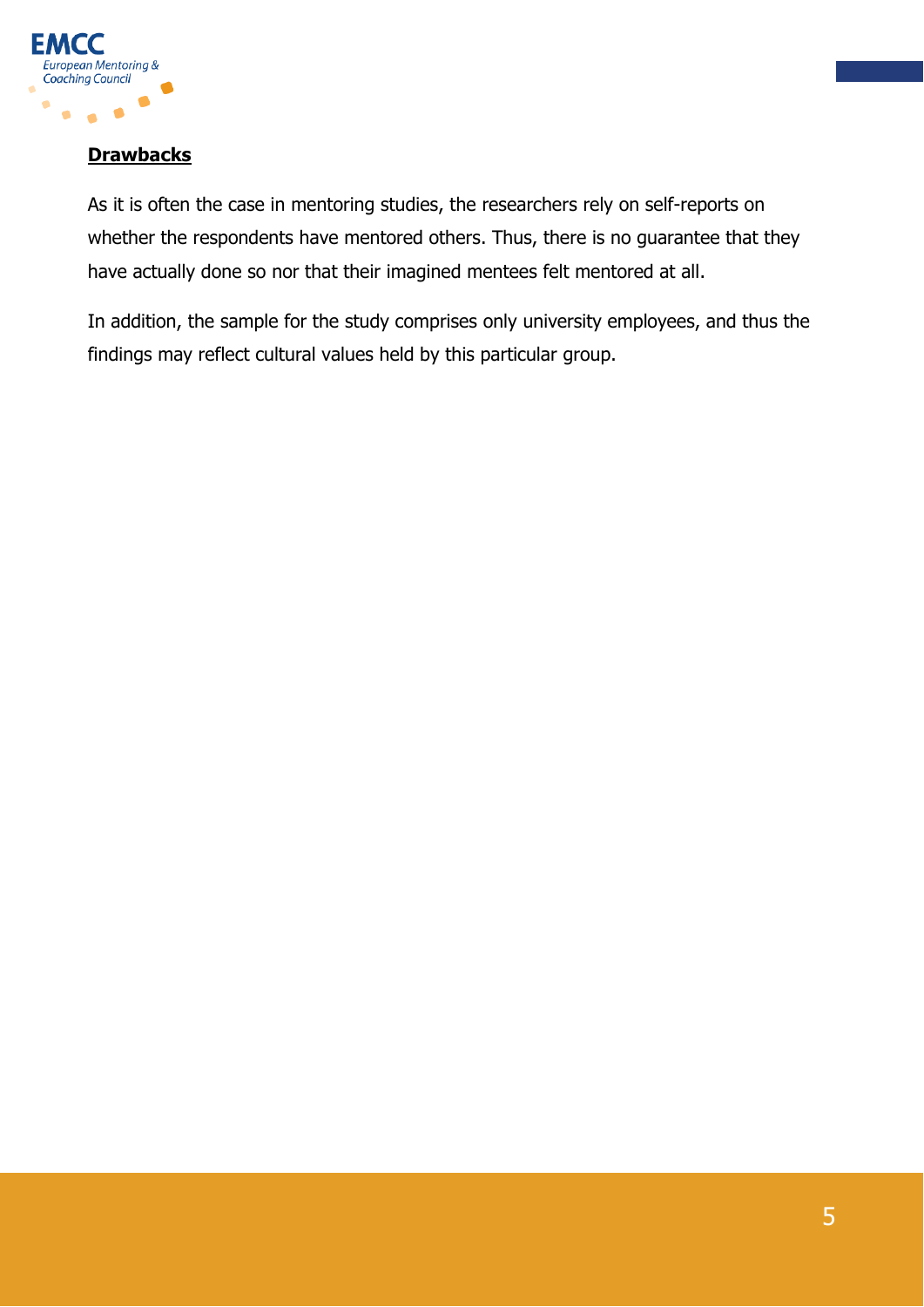

#### **CEO mentoring experiences**

Study: "Mentoring from the top: CEO perspectives

By: Manda Rosser

Published in: Advances in Developing Human Resources, Vol. 7, 2005, pp. 527-539

#### **Introduction**

The study investigates what CEOs have gained from participating in mentoring programmes, both as mentor and as protégé.

#### **What did the researcher do?**

The researcher interviewed 15 CEOs from American corporations. After the interviews the respondents were sent a copy of the researchers notes to validate the information.

#### **Main findings:**

#### On being mentored:

- All CEOs reported mentoring as an important element to their success
- The mentorships described by the CEOs started informally
- Duration of mentorships ranged from a couple of months to 3 decades
- Not all relationships were "positive" but they were all instructive and valuable

- They also reported that the lessons learned through mentoring still has a profound impact on their daily practice as leaders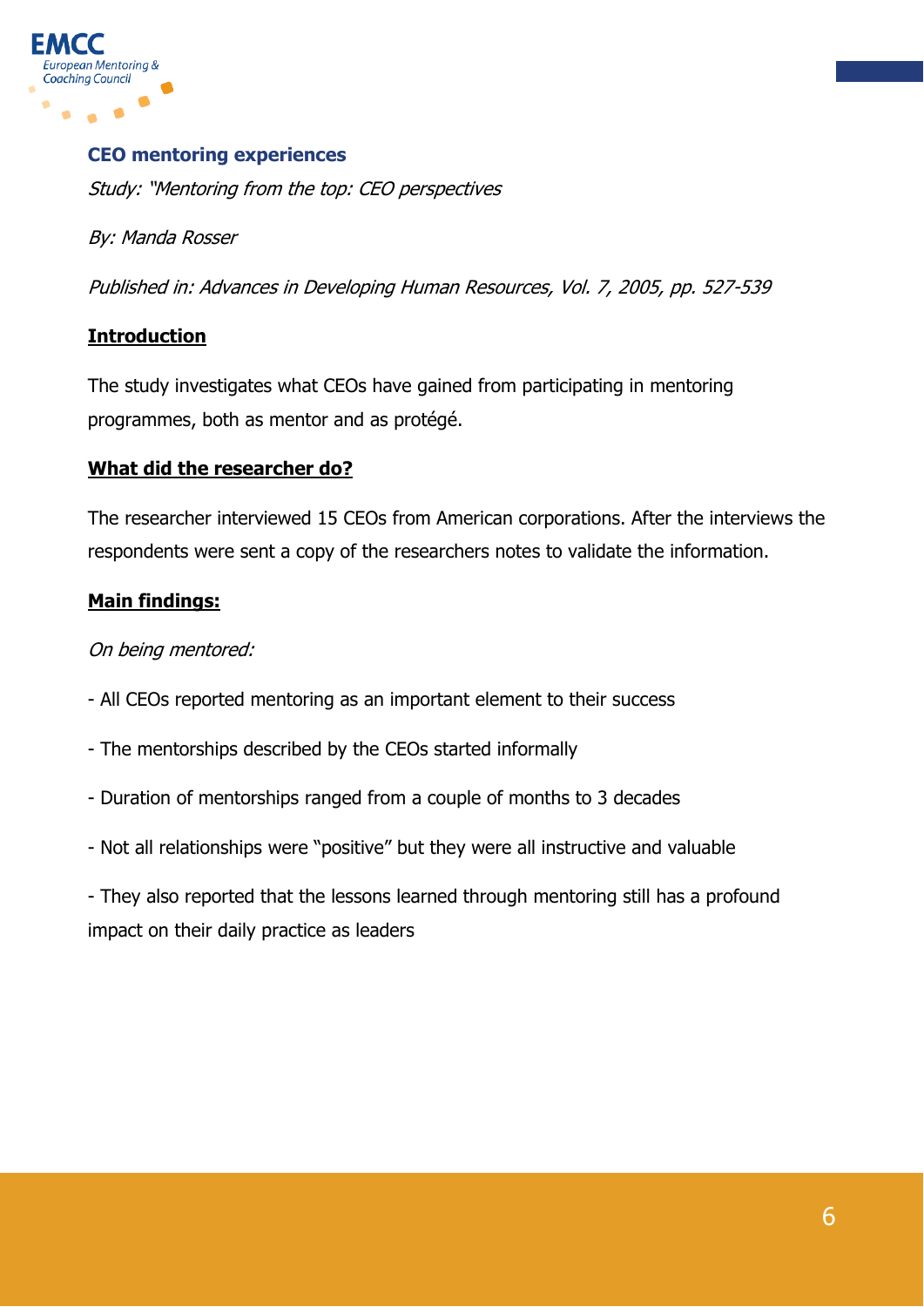

#### On mentoring others:

- The CEOs were all very conscious about who they were looking for as mentees. They see mentoring as a means to develop talents

- Some mentors made the point that mentorships can cause jealousy among employees, and thus need to be kept "secret"

- The respondents recognised that they were seen as role models

- They also used challenges as a means to develop mentees, combined with acceptance and confirmation tactics

- All the CEOs did not necessarily see themselves as "mentors" per se

### **Why is this interesting?**

The study demonstrates the important long-term effects of mentoring. It is also interesting to note that all the CEOs in the study acknowledge this effect. They all agree that mentoring in some form has played a vital role in their success.

#### **How can you put this into practice?**

Perhaps the most important and useful aspect of this study is the way that mentoring can be used in talent management. Although the CEOs highlighted the importance of mentor relationships developing naturally, it certainly begs the question, how mentoring can be used strategically as a tool for talent management.

The answer to that question has not been identified yet.

#### **Drawbacks**

The main drawback of the study lies in the method. While interviews often lead to interesting insights, the results ultimately rely on people's subjective, retrospective accounts. Also, interview-based studies typically rely on small sample sizes, which means that they can be somewhat hard generalise from.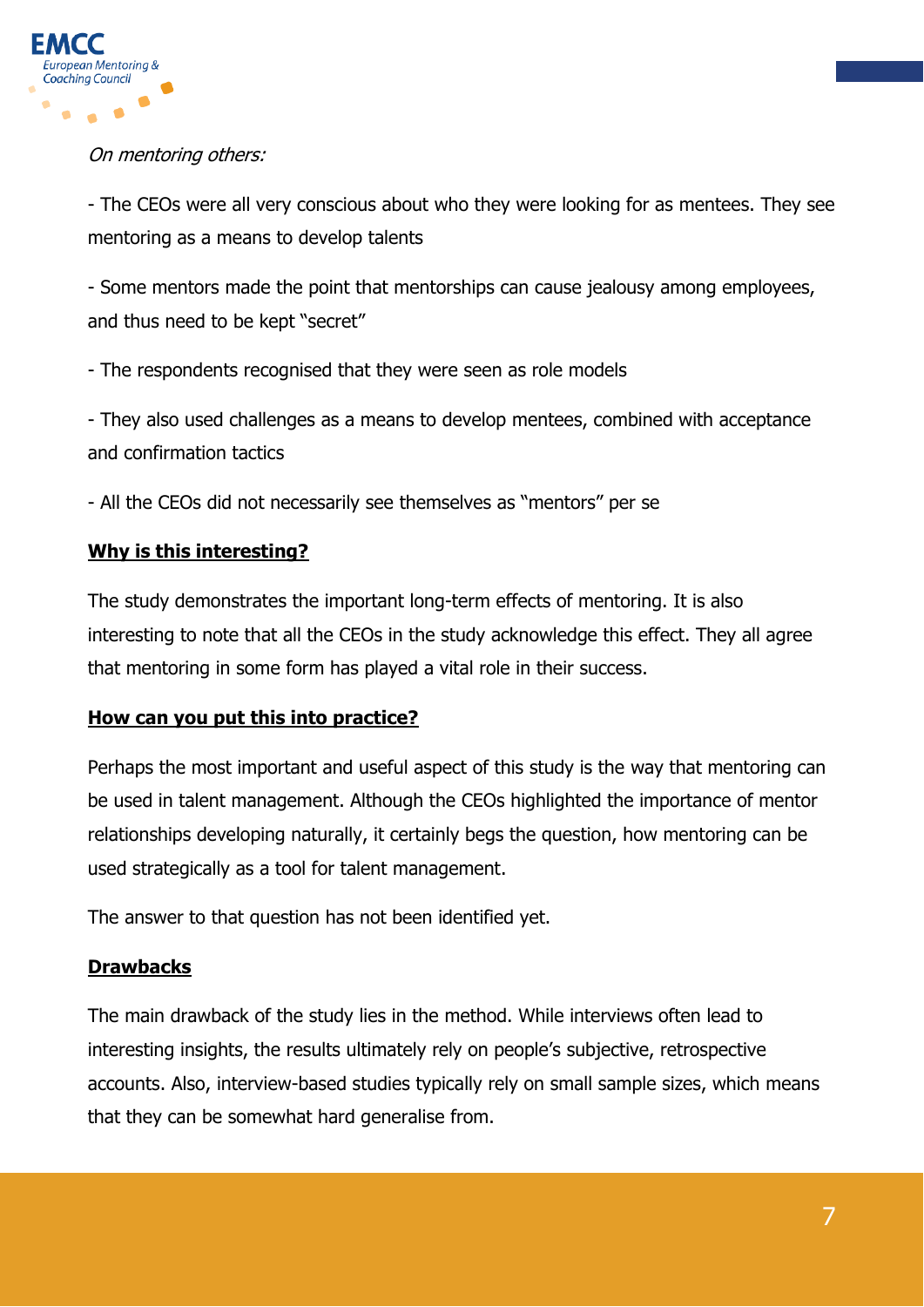

#### **Outcomes for mentors: a Meta-analysis**

Study: "Career benefits associated with mentoring for mentors: A meta-analysis"

By: Rajashi Ghosh & Thomas G. Reio Jr.

Published in: Journal of Vocational Behaviour, Vol. 83, 2013, pp. 106-116

#### **Introduction**

This study is a meta-analysis of the effects of mentoring for mentors. A meta-analysis is an analysis that compiles and models all the prior research in a single study. The advantage of meta-analyses is therefore the extraordinary amount of data they include. On the other hand, the validity of a meta-analysis rests on the quality of the included studies.

#### **What did the researcher do and what did they discover?**

The researchers included 8 studies in their meta-analysis. They then computed a number of different correlations based on total sample sizes ranging from 192 to 30,737 observations. The enormous sample in one of the models results from one specific study (Gentry et al. 2008) with a sample of 30,365 respondents. This could potentially undermine the validity of the meta-analysis. However, having read the study, there is nothing to worry about on that account.

The researchers distinguish between three mentoring functions:

Psychosocial function: Sponsoring, exposure-and-visibility, protection, challenging assignments

Career functions: Counselling, friendship, acceptance-and-confirmation

Role modelling: Being someone the mentee wishes to like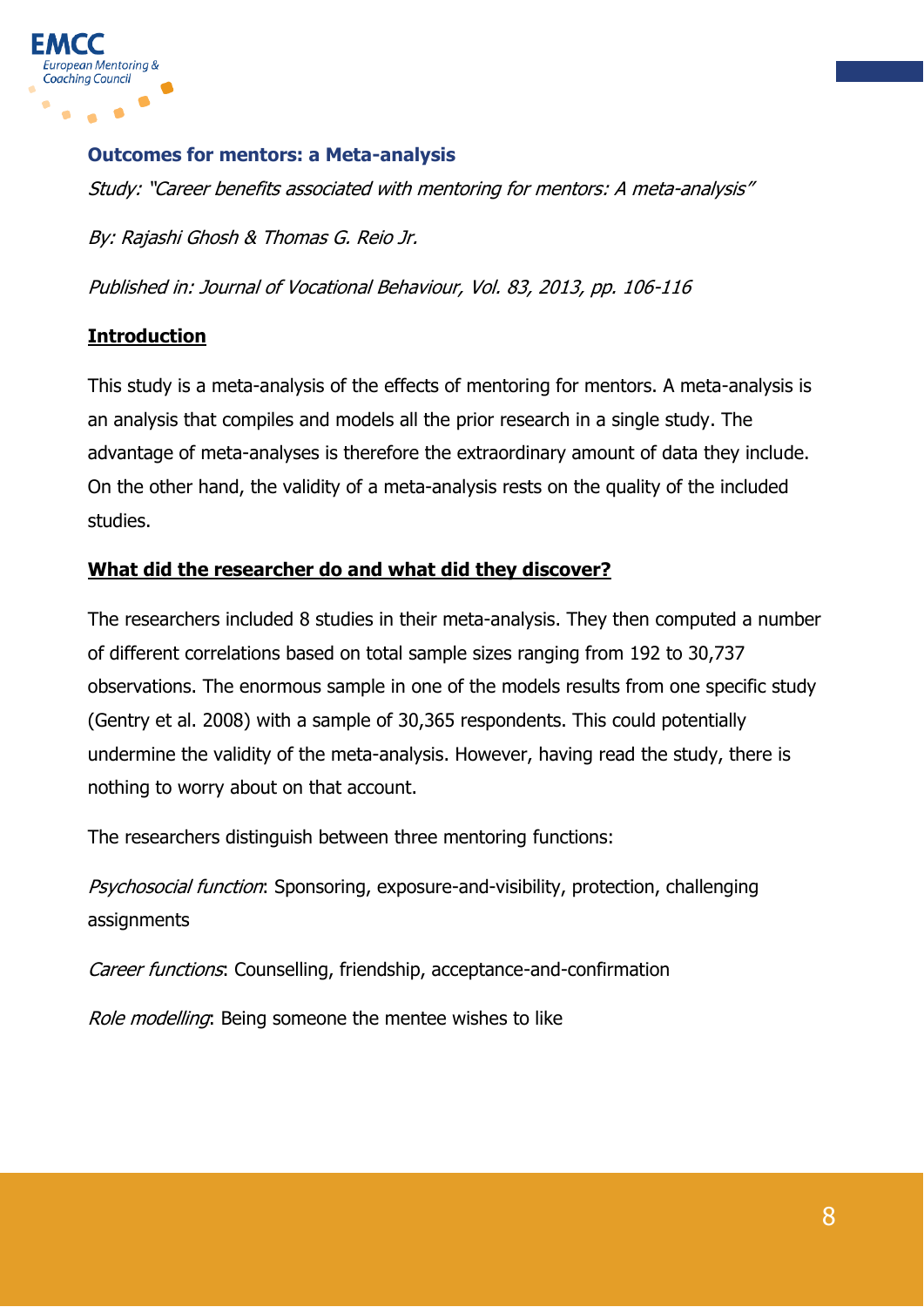

#### **Main findings:**

- Mentors were more satisfied with their job and more committed than non-mentors
- Mentoring had no effect on turn-over intent
- Mentors who provide career mentoring performed better at work and experienced more career success
- Mentors who provide psychosocial mentoring are more satisfied with their job, more committed to the organisation, and experienced more career success
- Mentors who provide role modeling are more satisfied with their job and perform better at work

Does it matter which type of mentoring, the mentor offers?

- For Job Satisfaction, offering Career mentoring had the largest positive effect
- For Organisational Commitment, providing Psychosocial mentoring had the largest positive effect
- For Job Performance, providing Career mentoring had the largest effect
- For Career Success, providing Career mentoring had the largest effect
- Finally, the higher perceived quality of the mentoring relationship resulted in increased job satisfaction and career success

#### **Why is this interesting?**

The study reports a number of positive effects of mentoring for mentors in particular related job satisfaction and organisational commitment. This is obviously of interest for managers who want more committed and satisfied employees. On the other hand, mentoring did not have any effect on turnover intention meaning that if an employee had plans about leaving, mentoring does not have any effect on this.

The analysis also showed that career mentoring had the largest effect on job satisfaction, job performance, and perceived success, whereas psychosocial mentoring had the largest effect on commitment. This indicates that unless the goal is commitment, it would be wiser to frame the mentorships as career oriented.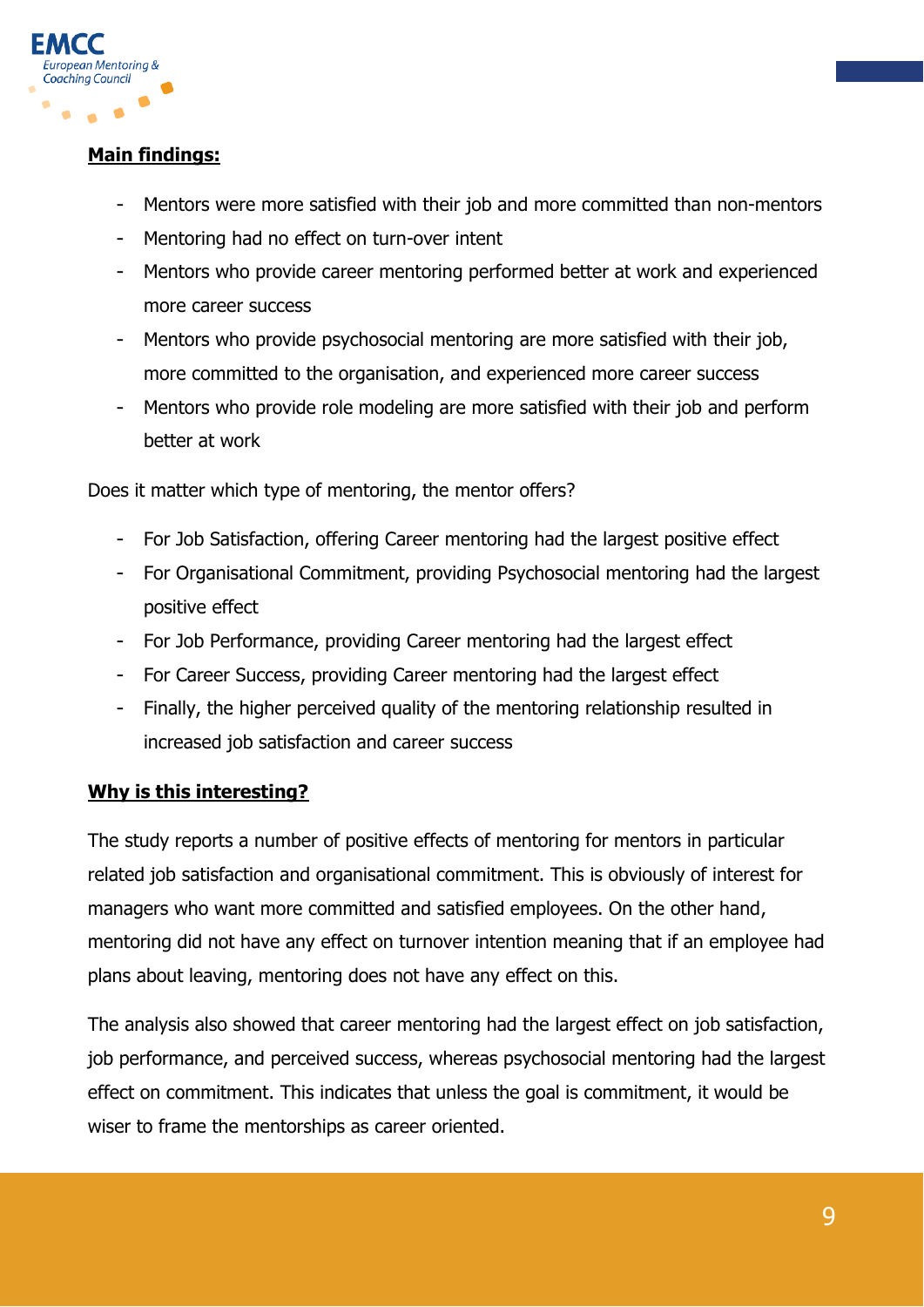

Finally, the analysis showed that the perceived quality of the mentoring relationship had a positive effect on mentor's career outcomes. This indicates that companies should invest resources in proper training if they want the maximal benefit from a mentoring programme

#### **How can you put this into practice?**

The study showed that mentoring has a number of positive effects on the career outcomes of mentors. Interestingly, all of these effects are also in the interest of the company. Thus, the study shows that introducing a mentoring programme in the organisation is likely to result in a range of benefits.

#### **Drawbacks**

There are two major drawbacks to keep in mind when reading the result of this study. First, we cannot verify the direction of causality between the variables in the study. Thus, it may be that employees who are already committed, satisfied, and high performing are more likely to sign up as mentors. This would mean a reverse direction of causality than the one implied above.

Second, the study shows that mentoring has a number of positive effect *on average*. It does not tell anything about what effects can be expected by a specific company, nor does it tell anything about how to implement a mentoring programme in practice.